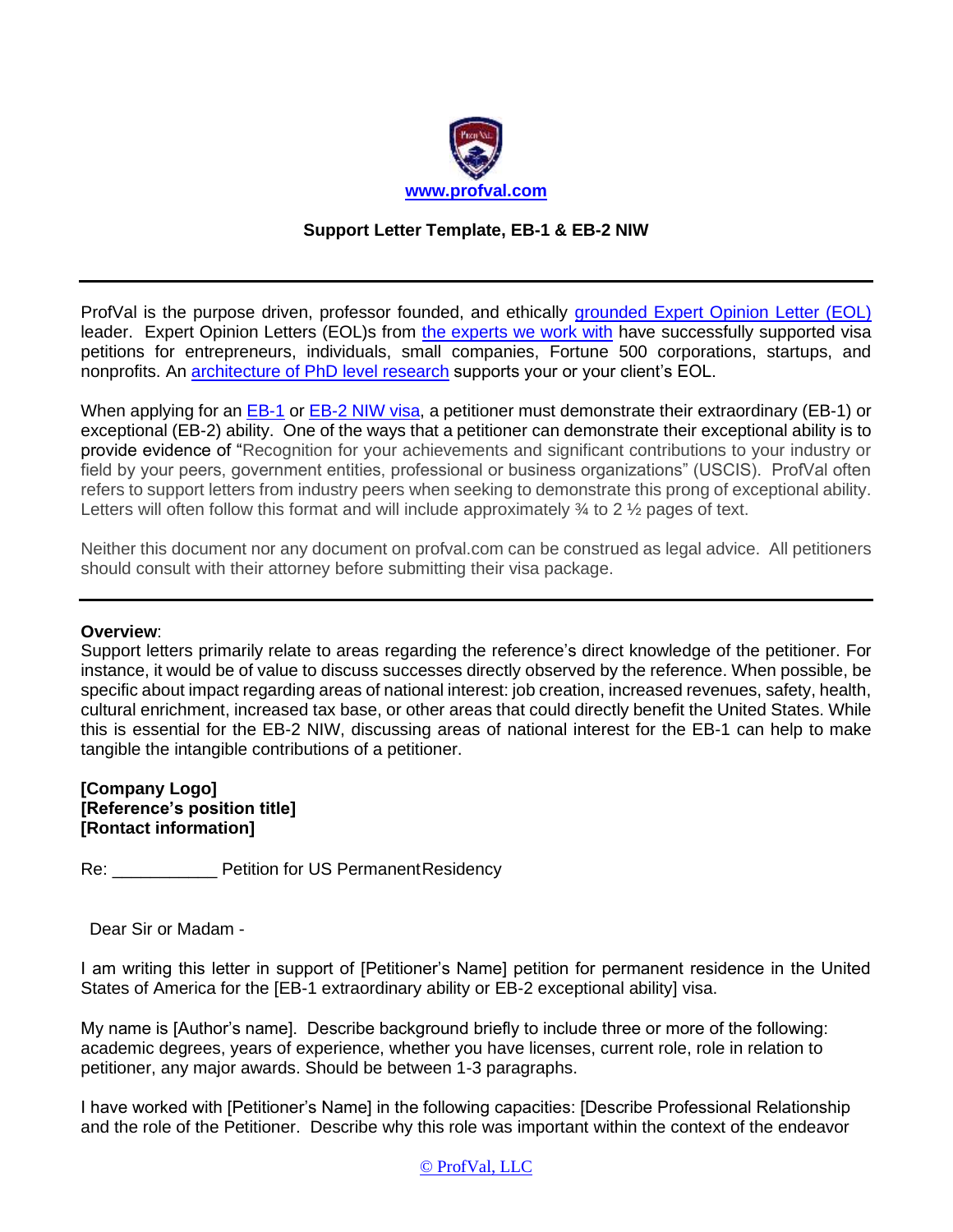Through these roles, I have witnessed [Petitioner's Name] accomplishments in the areas of [insert areas related to petitioner's endeavor], which relate to [his/her] planned activities within the United States of America. Describe petitioner based on areas such as:

 $\overline{a}$ 

Discuss topics and their impact, ideally with 1-2 paragraphs per topic in ways related to visa category

# *EB1 (Extraordinary Ability)*

- Evidence of receipt of lesser nationally or internationally recognized prizes or awards for excellence
- Evidence of your membership in associations in the field which demand outstanding achievement of their members
- Evidence of published material about you in professional or major trade publications or other major media
- Evidence that you have been asked to judge the work of others, either individually or on a panel
- Evidence of your original scientific, scholarly, artistic, athletic, or business-related contributions of major significance to the field
- Evidence of your authorship of scholarly articles in professional or major trade publications or other major media
- Evidence that your work has been displayed at artistic exhibitions or showcases
- Evidence of your performance of a leading or critical role in distinguished organizations
- Evidence that you command a high salary or other significantly high remuneration in relation to others in the field
- Evidence of your commercial successes in the performing arts
- EB-2 NIW

# *EB1 (Professor or researcher)*

- Evidence of receipt of major prizes or awards for outstanding achievement
- Evidence of membership in associations that require their members to demonstrate outstanding achievement
- Evidence of published material in professional publications written by others about the alien's work in the academic field
- Evidence of participation, either on a panel or individually, as a judge of the work of others in the same or allied academic field
- Evidence of original scientific or scholarly research contributions in the field
- Evidence of authorship of scholarly books or articles (in scholarly journals with international circulation) in the field

# *EB2*

- Official academic record showing that you have a degree, diploma, certificate, or similar award from a college, university, school, or other institution of learning relating to your area of exceptional ability
- Letters documenting at least 10 years of full-time experience in your occupation
- A license to practice your profession or certification for your profession or occupation
- Evidence that you have commanded a salary or other remuneration for services that demonstrates your exceptional ability
- Membership in a professional association(s)
- Recognition for your achievements and significant contributions to your industry or field by your peers, government entities, professional or business organizations